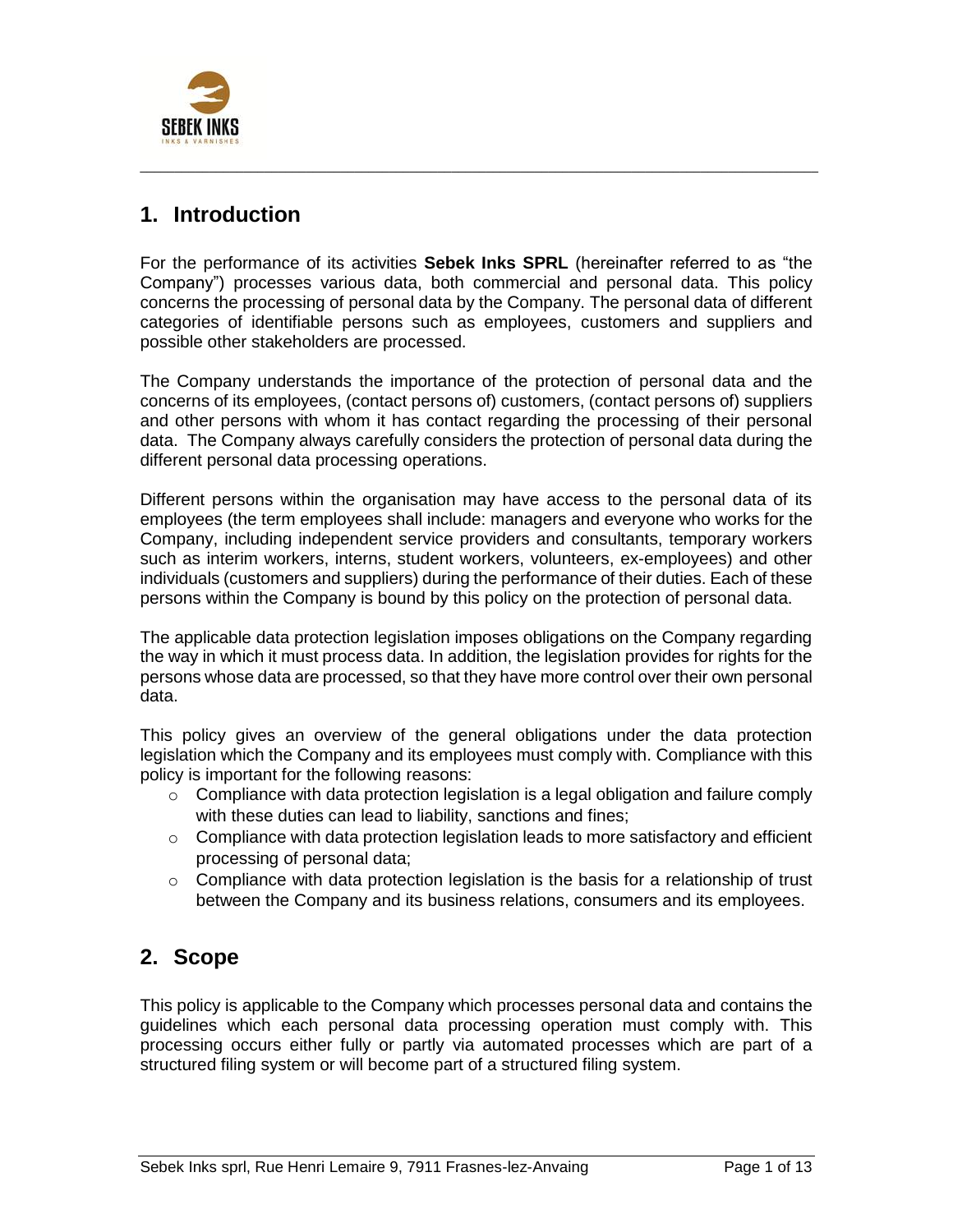

## **3. Contact person for the protection of personal data**

The Company has appointed a responsible person, supported by a team, to ensure the implementation and compliance with data protection legislation and this policy.

 $\_$  ,  $\_$  ,  $\_$  ,  $\_$  ,  $\_$  ,  $\_$  ,  $\_$  ,  $\_$  ,  $\_$  ,  $\_$  ,  $\_$  ,  $\_$  ,  $\_$  ,  $\_$  ,  $\_$  ,  $\_$  ,  $\_$  ,  $\_$  ,  $\_$  ,  $\_$  ,  $\_$  ,  $\_$  ,  $\_$  ,  $\_$  ,  $\_$  ,  $\_$  ,  $\_$  ,  $\_$  ,  $\_$  ,  $\_$  ,  $\_$  ,  $\_$  ,  $\_$  ,  $\_$  ,  $\_$  ,  $\_$  ,  $\_$  ,

The person responsible for data protection can be contacted by e-mail to [info@sebekinks.eu.](mailto:info@sebekinks.eu) In order to exercise your rights, please refer to Article 8 of this policy.

### **4. Definitions**

The applicable data protection legislation uses specific language and refers to an abstract matter. Hereafter you will find several definitions in order to enable you to better understand the terminology, and by extension, this policy.

### *4.1. Data protection legislation*

Various legislation can apply, depending on the concrete application in which personal data are processed.

The basic principles and obligations are indicated in Regulation 2016/679 of the European Parliament and of the Council of 27 April 2016 on the protection of natural persons with regard to the processing of personal data and on the free movement of such data, and repealing Directive 95/46/EC.

This regulation is also known as the General Data Protection Regulation (GDPR).

#### *4.2. Personal data*

Personal data concern all information about an identified or identifiable natural person, also known as the data subject. A person is considered as identifiable when a natural person can be directly or indirectly identified, in particular by reference to an identifier such as a name, an identification number, location data, an online identifier or one or more elements that are characteristic of the physical, physiological, genetic, psychological, economic, cultural or social identity of that natural person.

#### *4.3. Controller*

The controller is a natural person or legal person (for example a company), a public authority, agency or other body which, alone or jointly with others, determines the purposes and means for the processing of personal data.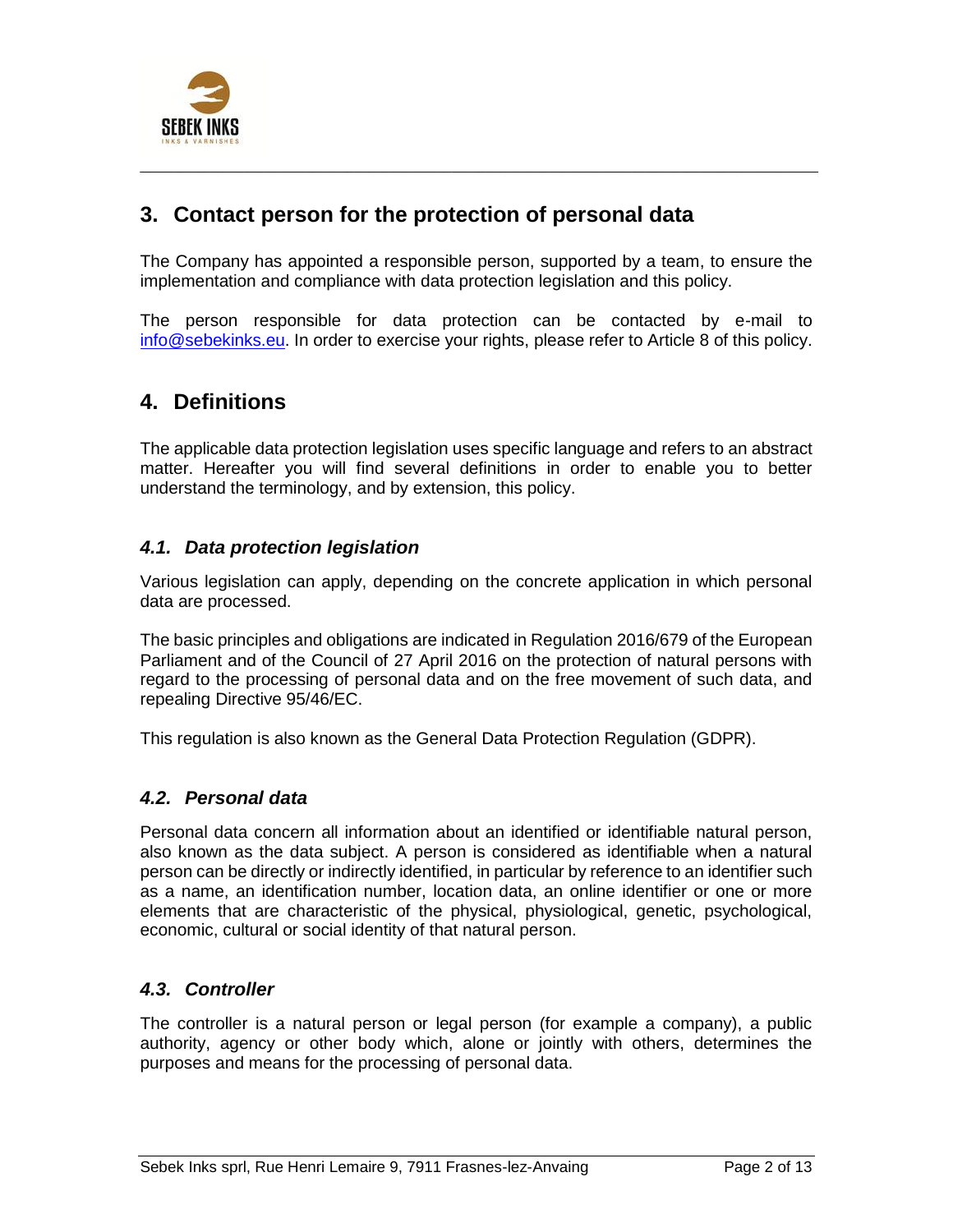

For example,the Company is a legal person which is the controller that processes the personal data of its employees in the context of its personnel management.

 $\_$  ,  $\_$  ,  $\_$  ,  $\_$  ,  $\_$  ,  $\_$  ,  $\_$  ,  $\_$  ,  $\_$  ,  $\_$  ,  $\_$  ,  $\_$  ,  $\_$  ,  $\_$  ,  $\_$  ,  $\_$  ,  $\_$  ,  $\_$  ,  $\_$  ,  $\_$  ,  $\_$  ,  $\_$  ,  $\_$  ,  $\_$  ,  $\_$  ,  $\_$  ,  $\_$  ,  $\_$  ,  $\_$  ,  $\_$  ,  $\_$  ,  $\_$  ,  $\_$  ,  $\_$  ,  $\_$  ,  $\_$  ,  $\_$  ,

### *4.4. Processor*

The processor is a natural person or legal person, a public authority, agency or other body that processes personal data on behalf of and only on instructions from the controller.

#### *4.5. Processing personal data*

Processing personal data means any operation or set of operations which is performed upon personal data or a set of personal data, whether or not by automatic means (e.g. software), such as collection, recording, organisation, structuring, storage, adaptation or alteration, retrieval, consultation, use, disclosure by transmission, dissemination or otherwise making available, alignment or combination, blocking, erasure or destruction.

An example of processing personal data is when the organisation collects and saves the contact details of its clients' contact persons in the organisation's Client Relationship Management software system or in a paper filing system.

### *4.6. Filing system*

A filing system means any structured set of personal data which are accessible according to specific criteria, whether centralised, decentralised or dispersed on a functional or geographical basis.

This implies both electronic structured filing systems by means of the use of software or cloud applications, and paper files and filing systems, provided that these filing systems are organised and structured in a logical way by connecting them to individuals or which are connected to individuals on the basis of criteria.

## **5. Principles applicable when collecting and processing personal data**

As well as the use of specific language, data protection legislation has several basic principles which every controller must comply with in order to be in accordance with this legislation. In the event of doubt regarding the application of these principles in a concrete case, you can always contact the responsible for data protection for further explanations, and according to the procedure described in Article 8.

Data protection legislation provides that personal data must be processed in agreement with the various basic principles and the conditions that result from them.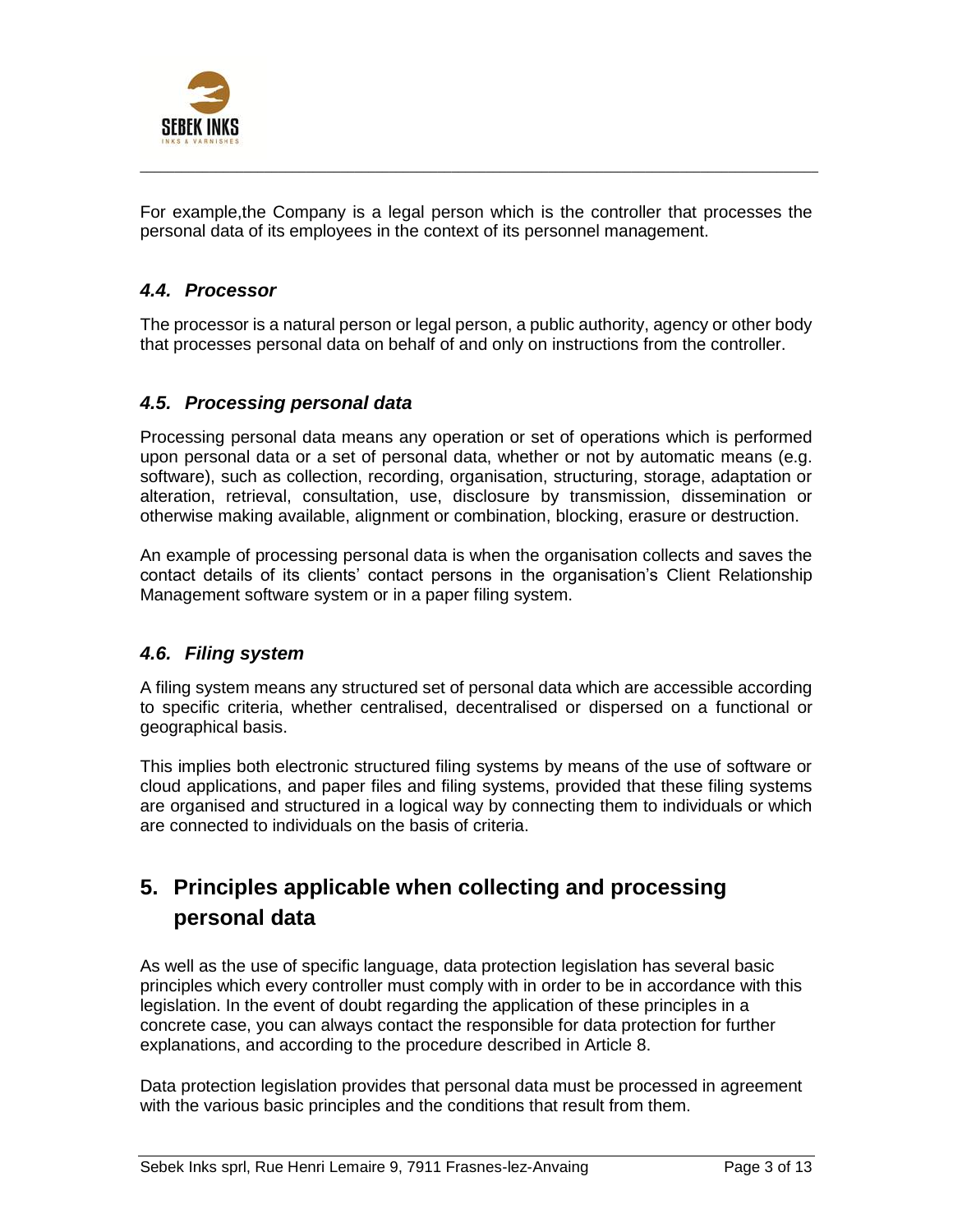

### *5.1. Lawfulness*

Data protection legislation provides that personal data must be processed fairly and lawfully with respect to the data subject.

 $\_$  ,  $\_$  ,  $\_$  ,  $\_$  ,  $\_$  ,  $\_$  ,  $\_$  ,  $\_$  ,  $\_$  ,  $\_$  ,  $\_$  ,  $\_$  ,  $\_$  ,  $\_$  ,  $\_$  ,  $\_$  ,  $\_$  ,  $\_$  ,  $\_$  ,  $\_$  ,  $\_$  ,  $\_$  ,  $\_$  ,  $\_$  ,  $\_$  ,  $\_$  ,  $\_$  ,  $\_$  ,  $\_$  ,  $\_$  ,  $\_$  ,  $\_$  ,  $\_$  ,  $\_$  ,  $\_$  ,  $\_$  ,  $\_$  ,

In order to process personal data lawfully, a legal basis must exist. In principle, personal data can only be processed when:

- $\circ$  The data subject has given his or her consent. The organisation shall inform the person concerned at the latest before the data is collected about the purpose for which consent is required, which personal data will be collected for the processing, the right to revoke consent, the possible consequences for the data subject in the context of automated individual decision-making and profiling, and transfer to third countries.
- o Processing is necessary for the performance of a contract to which the data subject is party or in order to take steps at the request of the data subject prior to entering into a contract;
- $\circ$  Processing is necessary for compliance with a legal obligation which is imposed upon the organisation;
- $\circ$  Processing is necessary in order to protect the vital interests of the data subject or another natural person;
- $\circ$  Processing is necessary for the performance of a task carried out in the public interest or in the exercise of official authority vested in the organisation, which acts as the controller;
- o Processing is necessary for the purposes of the legitimate interests pursued by the organisation as a controller or the interests of a third party, except where the fundamental rights and freedoms of the data subject regarding the protection of his or her personal data override these interests.

If you have given your consent for a specific processing purpose to the organisation in order to process your data for that purpose, you can withdraw this consent at any time. The organisation will then stop any further processing of your data for which you gave consent and will inform you of the possible consequences of your withdrawal of consent. If the organisation processes your personal data for other purposes and in order to do so it refers to other legal bases, it will still be able to process your personal data.

The organisation ensures that it always refers to at least one of the above-mentioned legal bases when it processes personal data. If you have questions about the applicable legal basis that the organisation is referring to, you can always contact the person in charge of data protection in accordance with the procedure provided in Article 8.

Some categories of personal data are of a sensitive nature and data protection legislation also has a stricter regime for these special categories of personal data (also known as 'sensitive personal data'). These are data concerning race or ethnic origin, political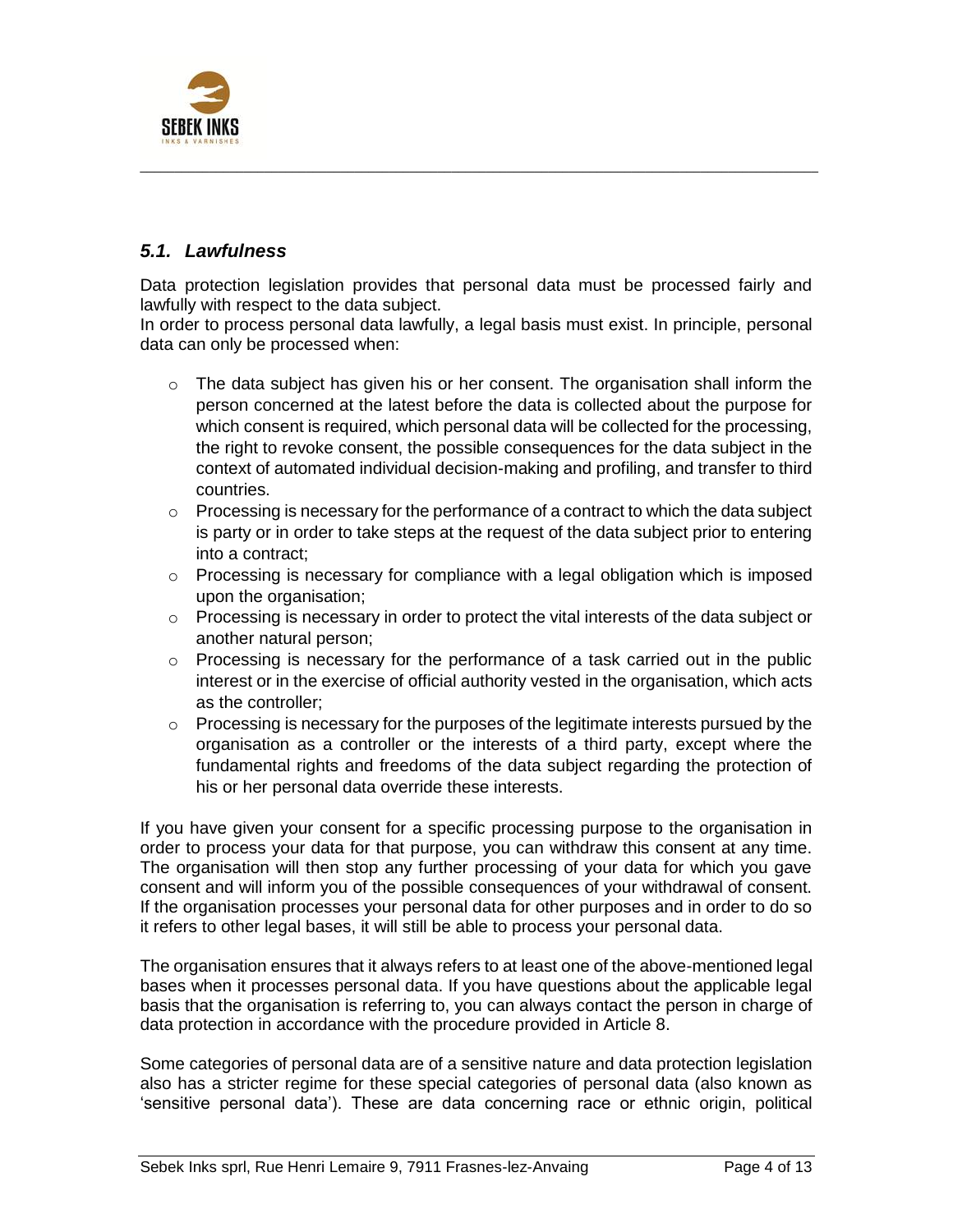

opinions, religious or philosophical beliefs, or trade union membership and processing of genetic data, biometric data for the unique identification of a person, or data about health, sexual behaviour or sexual orientation. Data relating to criminal offences or convictions also form a special category.

 $\_$  ,  $\_$  ,  $\_$  ,  $\_$  ,  $\_$  ,  $\_$  ,  $\_$  ,  $\_$  ,  $\_$  ,  $\_$  ,  $\_$  ,  $\_$  ,  $\_$  ,  $\_$  ,  $\_$  ,  $\_$  ,  $\_$  ,  $\_$  ,  $\_$  ,  $\_$  ,  $\_$  ,  $\_$  ,  $\_$  ,  $\_$  ,  $\_$  ,  $\_$  ,  $\_$  ,  $\_$  ,  $\_$  ,  $\_$  ,  $\_$  ,  $\_$  ,  $\_$  ,  $\_$  ,  $\_$  ,  $\_$  ,  $\_$  ,

In principle it is forbidden to process these sensitive personal data, unless the organisation can refer to one of the exceptions. In a specific limited number of cases, the organisation must process sensitive personal data. In these cases, the data subject will be informed in advance. For these specific purposes, the organisation will provide the person concerned with detailed information in advance about the specific purposes and the legal basis of the processing. For more information about the processing of sensitive personal data by the organisation, you can always contact the person in charge of data protection according to the procedure described in Article 8 of this policy.

### *5.2. Fairness*

The organisation ensures that personal data shall be processed:

- o For specific, explicit and legitimate purposes and may not be processed further in a way incompatible with the initial purposes for which the data were collected. The organisation shall always clearly communicate the purposes before starting the processing.
- $\circ$  This processing shall be limited to what is necessary for the purposes for which the data were collected. If possible, the organisation will anonymise the data or use pseudonyms in order to limit the impact for the data subject as much as possible. This means that the name or identifier will be replaced so that it is difficult or even impossible to identify an individual.
- o Limited in time and only as necessary for the specific purpose.
- $\circ$  Accurately, and the data shall be updated where necessary. The organisation shall take all reasonable measures to erase or update the personal data, taking into account the purposes for which they are processed.

### *5.3. Transparency*

The organisation processes personal data which, in principle, it has received directly from the data subject. The organisation which processes the data subject's personal data shall always inform data subjects about the following matters:

- $\circ$  identity and contact details of the controller
- o the contact details of the responsible for data protection
- o processing purposes and legal basis
- o if the personal data processing is supported by a legitimate interest, an explanation of this interest
- o categories of receivers of the personal data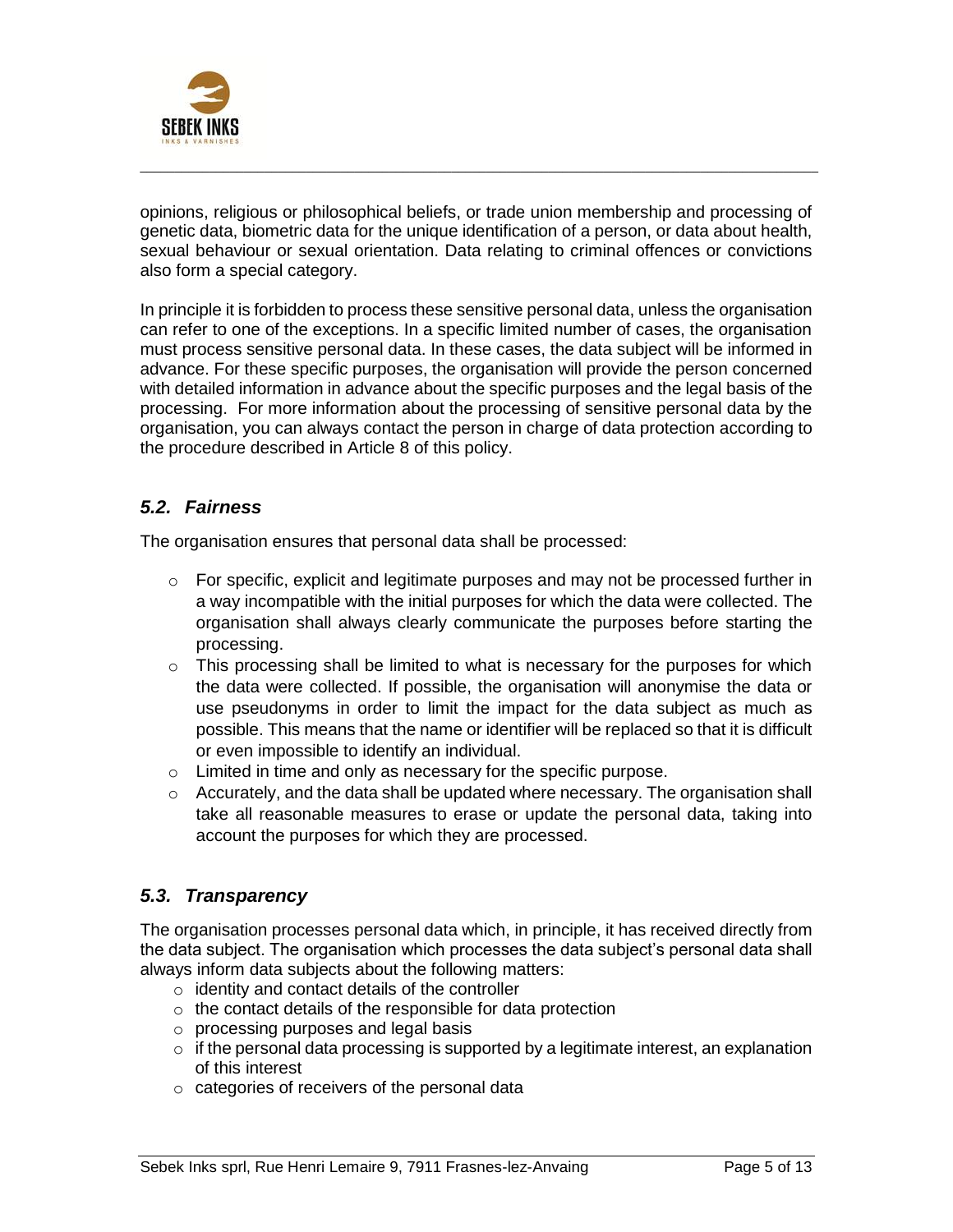

 $\circ$  transfer of personal data to third countries (outside the EU) or international organisations (+ on what basis)

 $\_$  ,  $\_$  ,  $\_$  ,  $\_$  ,  $\_$  ,  $\_$  ,  $\_$  ,  $\_$  ,  $\_$  ,  $\_$  ,  $\_$  ,  $\_$  ,  $\_$  ,  $\_$  ,  $\_$  ,  $\_$  ,  $\_$  ,  $\_$  ,  $\_$  ,  $\_$  ,  $\_$  ,  $\_$  ,  $\_$  ,  $\_$  ,  $\_$  ,  $\_$  ,  $\_$  ,  $\_$  ,  $\_$  ,  $\_$  ,  $\_$  ,  $\_$  ,  $\_$  ,  $\_$  ,  $\_$  ,  $\_$  ,  $\_$  ,

- $\circ$  Time limit for the storage of personal data or the criteria used to determine the time limit
- o Data subject's rights (including the right to revoke consent)
- $\circ$  The right to lodge a complaint with the supervisory authority
- $\circ$  Explanation when the transmission of personal data is a contractual or legal obligation
- $\circ$  The logic behind automated decision-making processes and the possible legal consequences for the data subject
- $\circ$  If the organisation receives personal data from a third party, it shall clearly inform the data subject about the categories of personal data which it received from this third party and will also make this third party known to the data subject.

When the data subject already has all the information, the organisation will not inform the data subject unnecessarily about the processing of his or her personal data.

If the organisation processes personal data for other purposes which are incompatible with the initial purposes for which the data were initially collected (the new purpose does not appear to be described in the initial information note and the data subject cannot assume that his/her personal data will also be processed for this new purpose), the organisation shall take all the necessary measures to process these personal data lawfully, and shall inform the data subject about this.

The organisation can disclose the information both on a collective and individual basis and shall continue to ensure that it is drafted in plain, intelligible language.

Specific legislation may contain exceptions or set additional requirements which the organisation must comply with, with respect to the provision of information to data subjects. These mandatory legal provisions take precedence over this policy.

### *5.4. Confidentitality and integrity*

The company takes the required technical and organisational measures to ensure that the processing of personal data always takes place with the appropriate guarantees, so that the data are protected against accidental loss and against unlawful processing, destruction or damage. The organisation has, when choosing the proper security measures, considered the nature, context, purpose and scope of the processing, the possible risks when processing the personal data, the costs for the implementation of the measures and the state of the art.

These measures are applicable to the physical access to personal data, access to the personal data via computers, servers, networks or other IT hardware and software applications and databases. In addition to the technical and organisational measures, the organisation's employees who have access to personal data during the performance of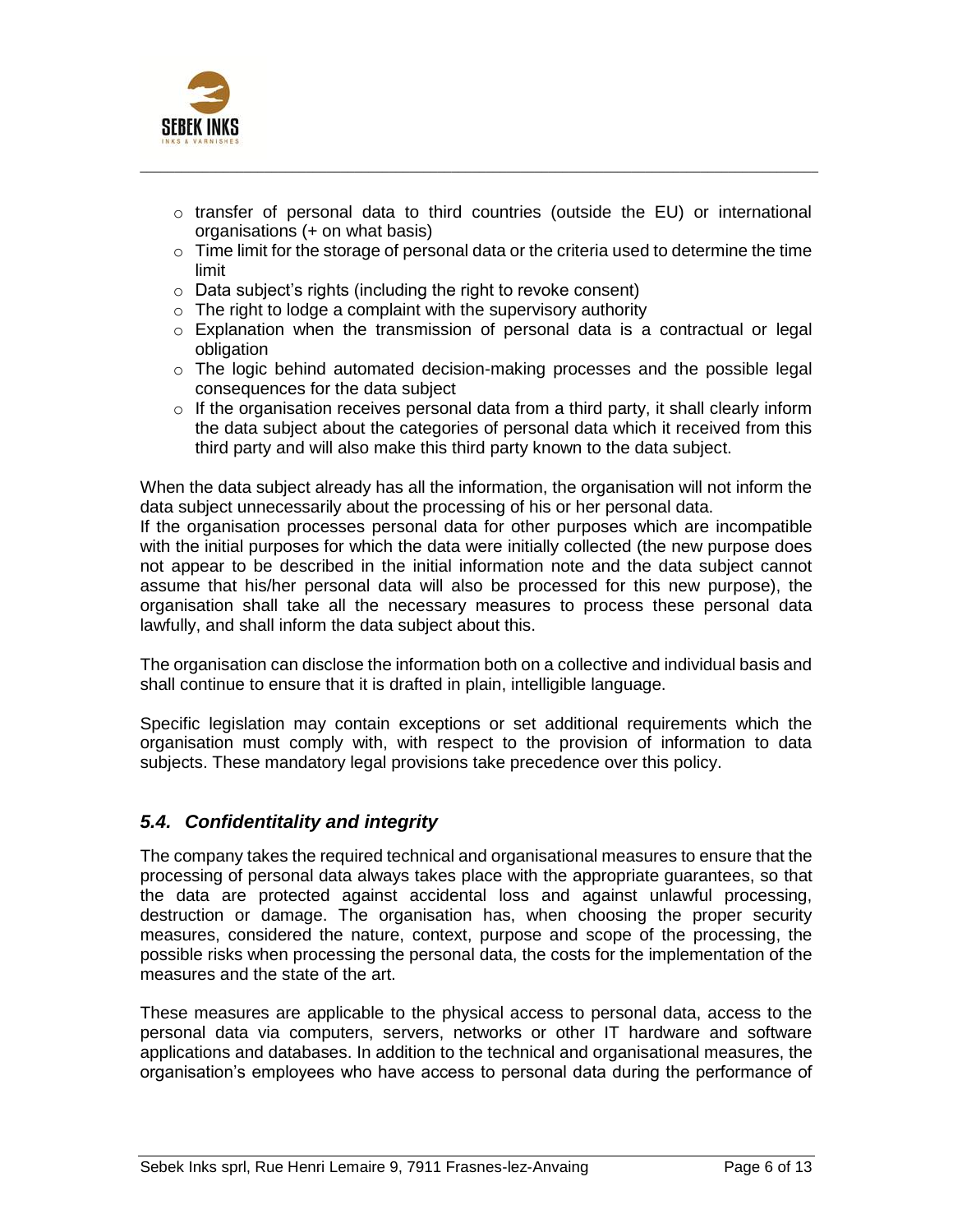

their duties, are bound by different obligations in order to guarantee the confidentiality and integrity of personal data, as summarised in Article 9 of this policy.

 $\_$  ,  $\_$  ,  $\_$  ,  $\_$  ,  $\_$  ,  $\_$  ,  $\_$  ,  $\_$  ,  $\_$  ,  $\_$  ,  $\_$  ,  $\_$  ,  $\_$  ,  $\_$  ,  $\_$  ,  $\_$  ,  $\_$  ,  $\_$  ,  $\_$  ,  $\_$  ,  $\_$  ,  $\_$  ,  $\_$  ,  $\_$  ,  $\_$  ,  $\_$  ,  $\_$  ,  $\_$  ,  $\_$  ,  $\_$  ,  $\_$  ,  $\_$  ,  $\_$  ,  $\_$  ,  $\_$  ,  $\_$  ,  $\_$  ,

The organisation will organise training courses for the employees who will process personal data on the instructions of the organisation when carrying out their duties. The employees may only process the personal data at the organisation's instruction or if the law requires them to do so. The organisation shall also implement access rights, so that the employees only have access to the data they need when performing their duties. The employees who have access to personal data shall sign a confidentiality agreement.

The organisation shall ensure that the third parties that receive personal data from the organisation will comply with the applicable data protection legislation and this policy.

## **6. Transfer of personal data**

In some cases, the organisation may be obliged to transfer your personal data to third party receivers. In any event, these personal data are only transferred on a need-to-know basis to these receivers who carry out the processing for specific purposes. The organisation shall always observe the necessary security measures when transferring the data and with respect to the receivers, in order to guarantee the confidentiality and integrity of the personal data.

The transfer to third parties can take several forms, as described below.

### *6.1. Transfer to processors*

The organisation can ask a third party, a processor, to process personal data, on behalf of and only on instructions from the organisation. The processor may not process these personal data for its own purposes which are independent of the purposes for which the organisation uses the processor.

The organisation can opt to work with these processors which deliver services at the organisation's request, for travel agencies, rental services, medical and other professional consultancy services, etc.

The organisation shall only use processors and provide them with personal data when processor agreements which meet the legal requirements are concluded with the processors. The GDPR provides, among other things, that the agreement must contain a clause which indicates that the processor may only process the personal data at the organisation's instruction; that the processor must provide the organisation with assistance when it requests it; that personal data must remain confidential, etc.

Part of this processor agreement also concerns the security measures which the processor must implement before processing the personal data and must have throughout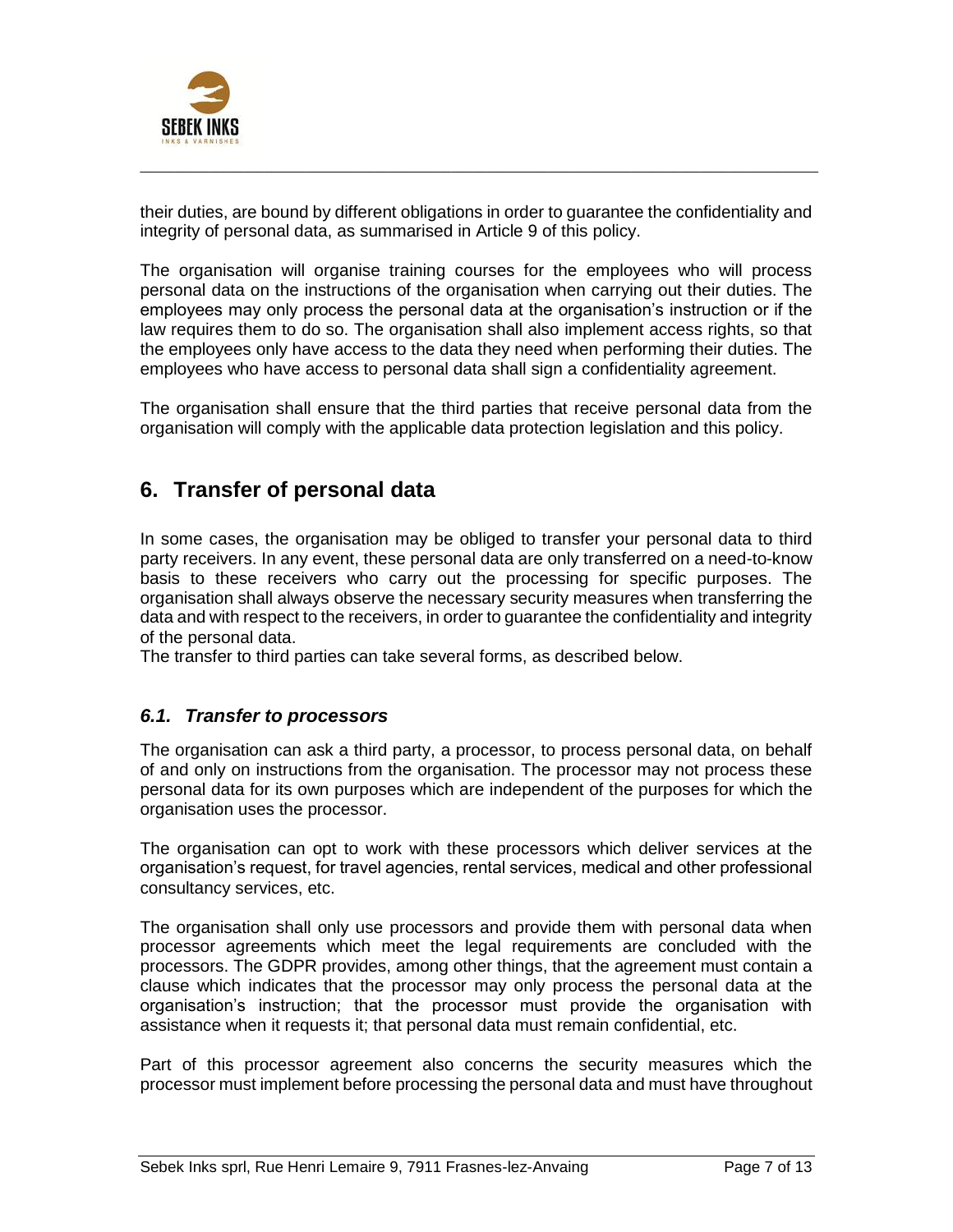

the entire duration of the processing in order to ensure the confidentiality and integrity of the data.

 $\_$  ,  $\_$  ,  $\_$  ,  $\_$  ,  $\_$  ,  $\_$  ,  $\_$  ,  $\_$  ,  $\_$  ,  $\_$  ,  $\_$  ,  $\_$  ,  $\_$  ,  $\_$  ,  $\_$  ,  $\_$  ,  $\_$  ,  $\_$  ,  $\_$  ,  $\_$  ,  $\_$  ,  $\_$  ,  $\_$  ,  $\_$  ,  $\_$  ,  $\_$  ,  $\_$  ,  $\_$  ,  $\_$  ,  $\_$  ,  $\_$  ,  $\_$  ,  $\_$  ,  $\_$  ,  $\_$  ,  $\_$  ,  $\_$  ,

The organisation shall take the necessary measures if it establishes that its processors do not comply with the obligations in the agreement.

A standard processor agreement is available from the responsible for data protection.

#### *6.2. Transfer to third countries – outside the European Economic Area*

It is also possible for the organisation to transfer your personal data to parties that are based in third countries, these are countries outside the European Economic Area (i.e. The European Union, Norway, Iceland and Liechtenstein).

Such a transfer is possible if the country where the receiver is based offers sufficient legal guarantees to protect your personal data and which the European Commission has assessed as being adequate. In other cases, the organisation has concluded a standard contract with the receiver so that equivalent or similar protection to that offered in Europe is offered.

For cases in which this did not or cannot happen, the organisation can always pass on the data subject's personal data if it obtains consent from the data subject, within the limits of the relationship which the data subject has with the organisation. In order to ensure transfer and thus processing is possible in these cases too, where appropriate, the organisation shall thus ask the data subject whether he/she agrees to this occasional transfer to third countries.

If more information or a copy of the guarantees for these international transfers are desired, the procedure as described under Article 8 can always be followed.

### **7. Time limit for the storage of personal data**

The organisation shall not store personal data any longer than necessary for the specific purpose for which the data were collected. After the final time limit has passed, the organisation shall delete or anonymise the personal data. The organisation shall anonymise the data if it still wishes to use them for statistics. The organisation may store the personal data for a longer period for its dispute management, research or archiving purposes.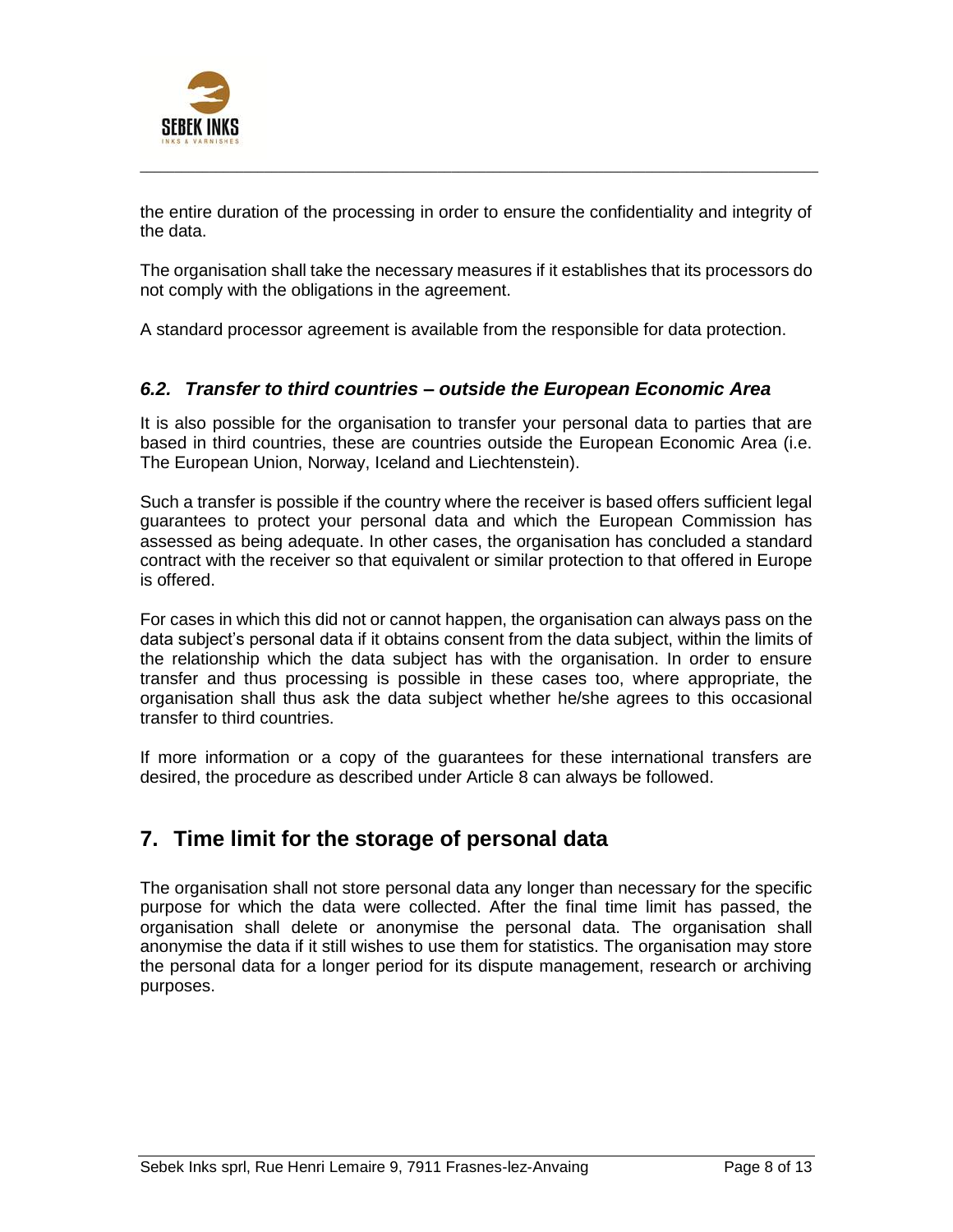

## **8. Rights of individual data subjects**

Data protection legislation provides for different rights for data subjects with respect to the processing of personal data so that the data subject can still exercise sufficient control over the processing of his or her personal data.

 $\_$  ,  $\_$  ,  $\_$  ,  $\_$  ,  $\_$  ,  $\_$  ,  $\_$  ,  $\_$  ,  $\_$  ,  $\_$  ,  $\_$  ,  $\_$  ,  $\_$  ,  $\_$  ,  $\_$  ,  $\_$  ,  $\_$  ,  $\_$  ,  $\_$  ,  $\_$  ,  $\_$  ,  $\_$  ,  $\_$  ,  $\_$  ,  $\_$  ,  $\_$  ,  $\_$  ,  $\_$  ,  $\_$  ,  $\_$  ,  $\_$  ,  $\_$  ,  $\_$  ,  $\_$  ,  $\_$  ,  $\_$  ,  $\_$  ,

The organisation tries, via current policy, to already provide as much information as possible to the data subjects in order to be as transparent as possible with respect to the processing of personal data. This general policy must be read together with more specific information notes which give more explanations about the organisation's specific processing purposes.

The organisation understands that the data subject may still have questions or desire additional clarifications with respect to the processing of his or her personal data. The organisation thus understands the importance of the rights and shall therefore comply with these rights, considering the legal limitations in the exercising of these rights. The different rights are described in detail below.

### *8.1. Right of access/inspection*

The data subject has the right to obtain confirmation from the organisation of whether or not his or her personal data are being processed. If his or her data are being processed, the data subject may request the right to consult his or her personal data.

The organisation shall inform the data subject about the following matters:

- o the processing purposes;
- o the categories of personal data concerned;
- $\circ$  the receivers or categories of receivers to which the personal data are supplied;
- o transfer to receivers in third countries or international organisations;
- $\circ$  if possible, the period during which it is expected that the personal data will be saved, or if this is not possible, the criteria used to determine this period;
- $\circ$  that the data subject has the right to ask the organisation to correct or erase personal data, or to limit the processing of his or her personal data, as well as the right to object to this processing;
- $\circ$  that the data subject has the right to lodge a complaint with a supervisory authority;
- $\circ$  if the personal data are not collected from the data subject, all available information about the source of the data;
- o the existence of automated decision-making, including profiling, and meaningful information about the logic involved, as well as the significance and the envisaged consequences of such processing for the data subject.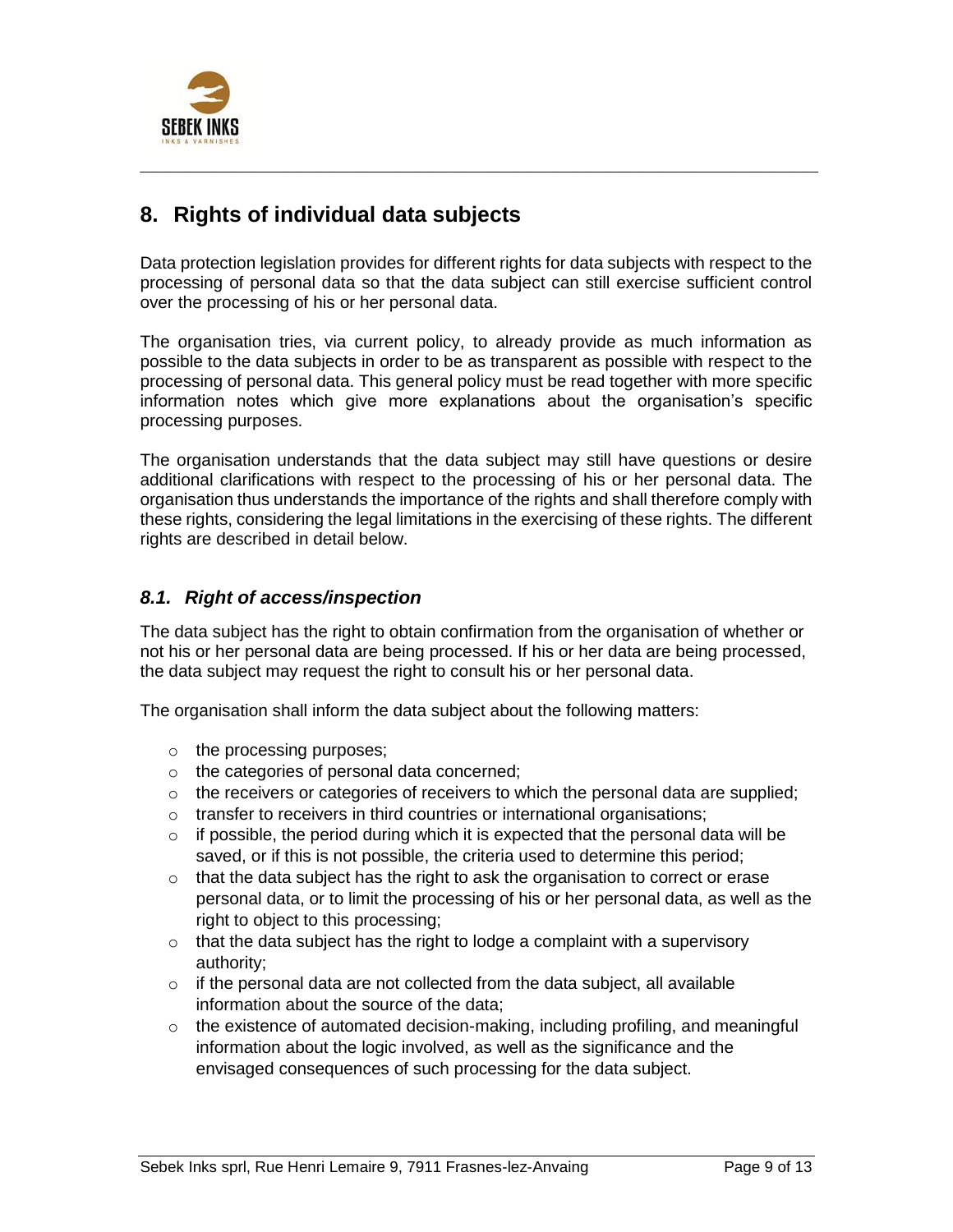

The organisation shall also supply a copy of the personal data that are being processed. For any further copies requested by the data subject, the controller may charge a reasonable fee.

 $\_$  ,  $\_$  ,  $\_$  ,  $\_$  ,  $\_$  ,  $\_$  ,  $\_$  ,  $\_$  ,  $\_$  ,  $\_$  ,  $\_$  ,  $\_$  ,  $\_$  ,  $\_$  ,  $\_$  ,  $\_$  ,  $\_$  ,  $\_$  ,  $\_$  ,  $\_$  ,  $\_$  ,  $\_$  ,  $\_$  ,  $\_$  ,  $\_$  ,  $\_$  ,  $\_$  ,  $\_$  ,  $\_$  ,  $\_$  ,  $\_$  ,  $\_$  ,  $\_$  ,  $\_$  ,  $\_$  ,  $\_$  ,  $\_$  ,

### *8.2. Right to rectification*

When the data subject establishes that the organisation has incorrect or incomplete data about him/her, the data subject always has the right to inform the organisation of this fact so that appropriate action can be taken to rectify or supplement these data. It is the data subject's responsibility to provide correct personal data to the organisation.

### *8.3. Right to be forgotten*

The data subject can ask to have his or her personal data erased if the processing is not in accordance with data protection legislation and within the limits of the law (Article 17 GDPR).

### *8.4. Right to restriction of processing*

The data subject may ask to have the processing restricted if:

- $\circ$  the accuracy of the personal data is contested by the data subject, for a period enabling the controller to check their accuracy;
- $\circ$  the processing is unlawful and the data subject opposes the erasure of the data;
- $\circ$  the organisation no longer needs the data, but the data subject requests that they not be removed, given that he or she needs them for the exercise or defence of legal claims;
- $\circ$  he or she has objected to processing, pending the verification whether the legitimate grounds of the controller override those of the data subject.

### *8.5. Right to data portability*

The data subject has the right to obtain his or her personal data which he or she provided to the organisation in a structured, commonly-used and machine-readable format. The data subject has the right to have those personal data transmitted to another controller (directly by the organisation). This is possible if the data subject has consented to the processing and if the processing is carried out via an automated process.

### *8.6. Right to object*

When personal data are processed for direct marketing purposes (including profiling), the data subject can always object to this processing.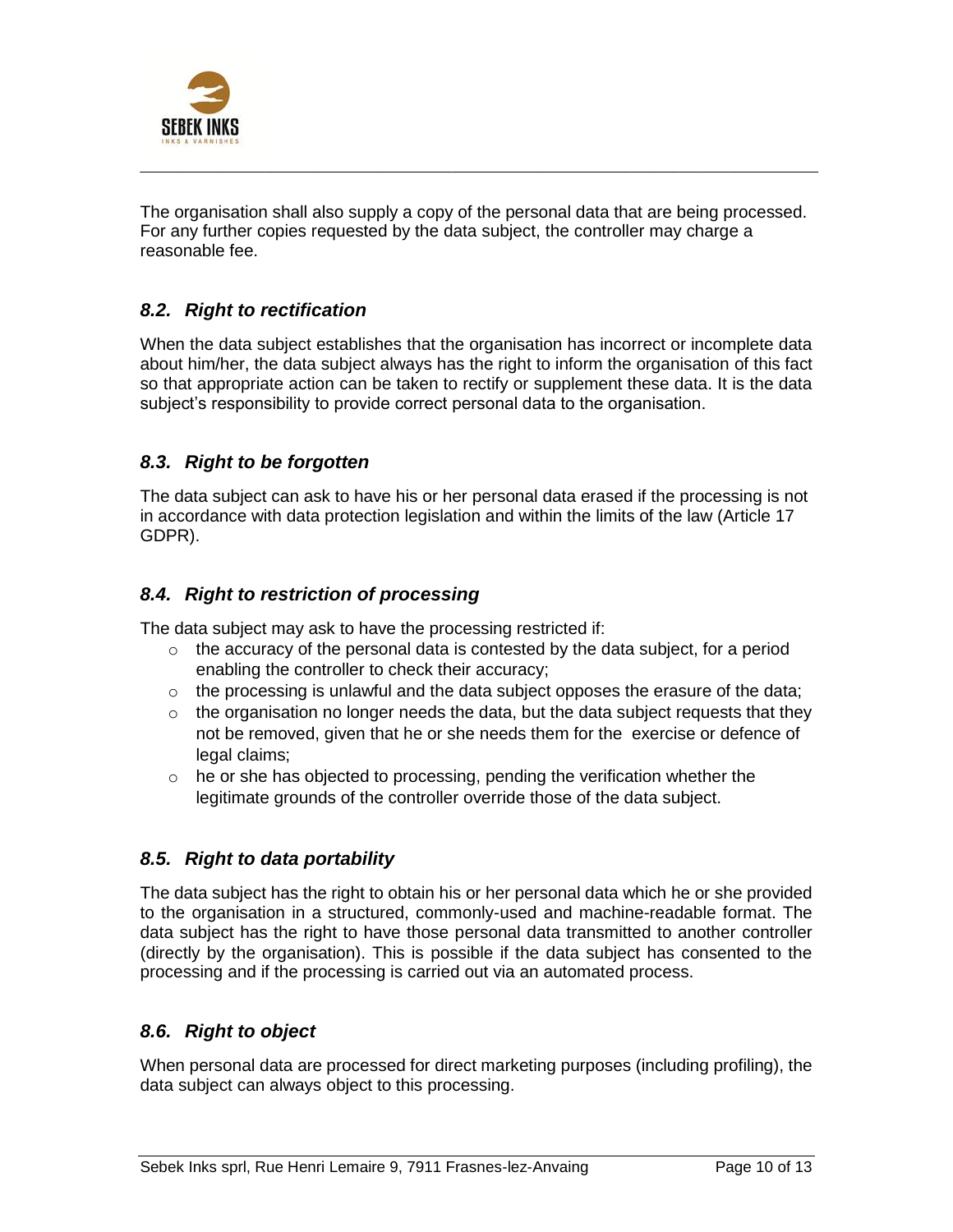

The data subject can also object to processing due to a specific situation regarding the data subject. The organisation shall stop processing the personal data unless the organisation demonstrates compelling legitimate grounds for the processing which override the interests of the data subject or for the exercise or defence of legal claims.

 $\_$  ,  $\_$  ,  $\_$  ,  $\_$  ,  $\_$  ,  $\_$  ,  $\_$  ,  $\_$  ,  $\_$  ,  $\_$  ,  $\_$  ,  $\_$  ,  $\_$  ,  $\_$  ,  $\_$  ,  $\_$  ,  $\_$  ,  $\_$  ,  $\_$  ,  $\_$  ,  $\_$  ,  $\_$  ,  $\_$  ,  $\_$  ,  $\_$  ,  $\_$  ,  $\_$  ,  $\_$  ,  $\_$  ,  $\_$  ,  $\_$  ,  $\_$  ,  $\_$  ,  $\_$  ,  $\_$  ,  $\_$  ,  $\_$  ,

### *8.7. The right to withdraw consent*

If you have given your consent for a specific processing purpose to the organisation in order to process your data, you can withdraw this consent at any time by sending an email.

### *8.8. Procedure for exercising rights and other provisions*

The data subject may exercise his or her rights by sending an e-mail to the responsible for data protection via email to info@sebekinks.eu. The organisation can ask the data subject to identify himself /herself in order to ensure that it is indeed the data subject requesting to exercise his or her rights.

If you have any questions about the application of the principles or the organisation's (legal) obligations, you can always contact the responsible for data protection via email to info@sebekinks.eu.

In principle the organisation shall respond to the data subject's request within one month. If not, the organisation shall inform the data subject why the request received no response or why it did not receive a response in good time. The organisation shall take the necessary measures to inform the receivers of the data subject's personal data about exercising the right to correction, right to erasure or the limitation of processing by the data subject.

### **9. Employees' responsibilities**

The organisation expects its employees to comply with this policy and it ensures that the persons it is responsible for comply with this policy.

It is crucially important that the employees understand the aims of this policy and familiarise themselves with it so that they can comply with the provisions contained in this policy. The employees must therefore:

 $\circ$  Process the personal data of fellow employees, clients, etc. in a regular and proper way in accordance with the applicable legislation, the employer's instructions and the company's privacy policy, and where personal data are processed confidentially and considering their integrity;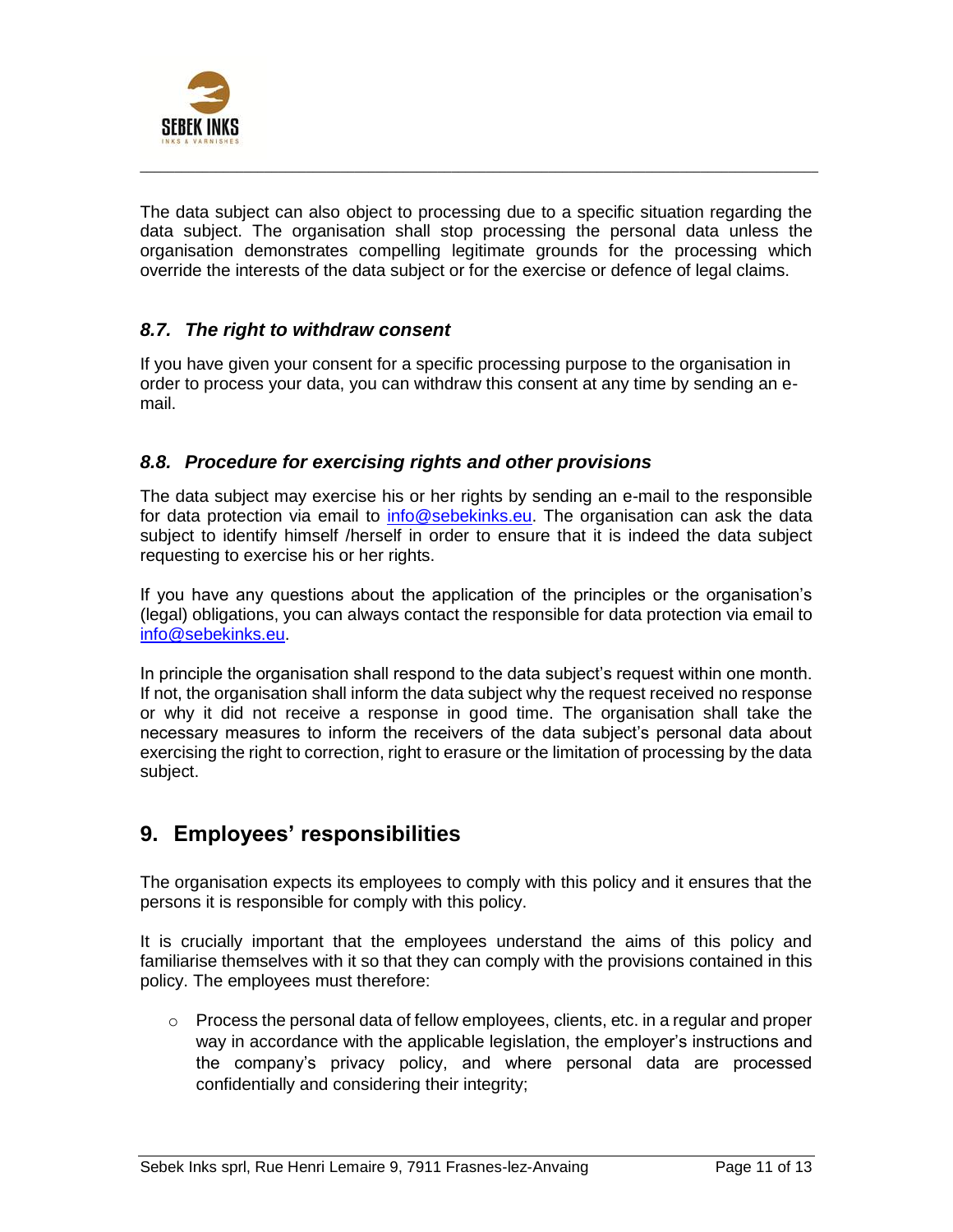

 $\circ$  Ask advice from their manager, the person responsible for data protection if they have doubts about the application of this policy or compliance with data protection legislation when performing their duties;

 $\_$  ,  $\_$  ,  $\_$  ,  $\_$  ,  $\_$  ,  $\_$  ,  $\_$  ,  $\_$  ,  $\_$  ,  $\_$  ,  $\_$  ,  $\_$  ,  $\_$  ,  $\_$  ,  $\_$  ,  $\_$  ,  $\_$  ,  $\_$  ,  $\_$  ,  $\_$  ,  $\_$  ,  $\_$  ,  $\_$  ,  $\_$  ,  $\_$  ,  $\_$  ,  $\_$  ,  $\_$  ,  $\_$  ,  $\_$  ,  $\_$  ,  $\_$  ,  $\_$  ,  $\_$  ,  $\_$  ,  $\_$  ,  $\_$  ,

- $\circ$  Only process personal data when this is required for the performance of duties / on instructions from the organisation;
- $\circ$  Follow training courses about the confidential processing of personal data and the general principles and obligations which result from data protection legislation;
- o Provide assistance to the person responsible for data protection;
- $\circ$  Not save any copies of personal data on their desktop or personal portable storage if the organisation has centralised and secure storage, given that saving your own files or copies can lead to incorrect personal data and higher risks of breaches.
- $\circ$  Immediately inform the person responsible for data protection if he or she establishes a potential or actual breach of personal data or personal data legislation.

## **10. Compliance**

Each person who has access to personal data processed by the organisation must comply with this policy. Non-compliance with this policy can lead to disciplinary measures/sanctions such as a warning, dismissal or any other sanction permitted by law, without prejudice to the right to initiate civil or criminal proceedings.

### **11. Audit and review**

The organisation reserves the right to adjust and review this policy when it deems necessary and to remain coherent with the legal obligations and/or recommendations of the competent supervisory authority for data protection.

. The organisation shall inform the person responsible for data protection when it is impossible for it to comply with this policy due to mandatory legal provisions which are imposed upon the organisation.

## **12.Entry into force**

This policy applies as of May 25, 2018.